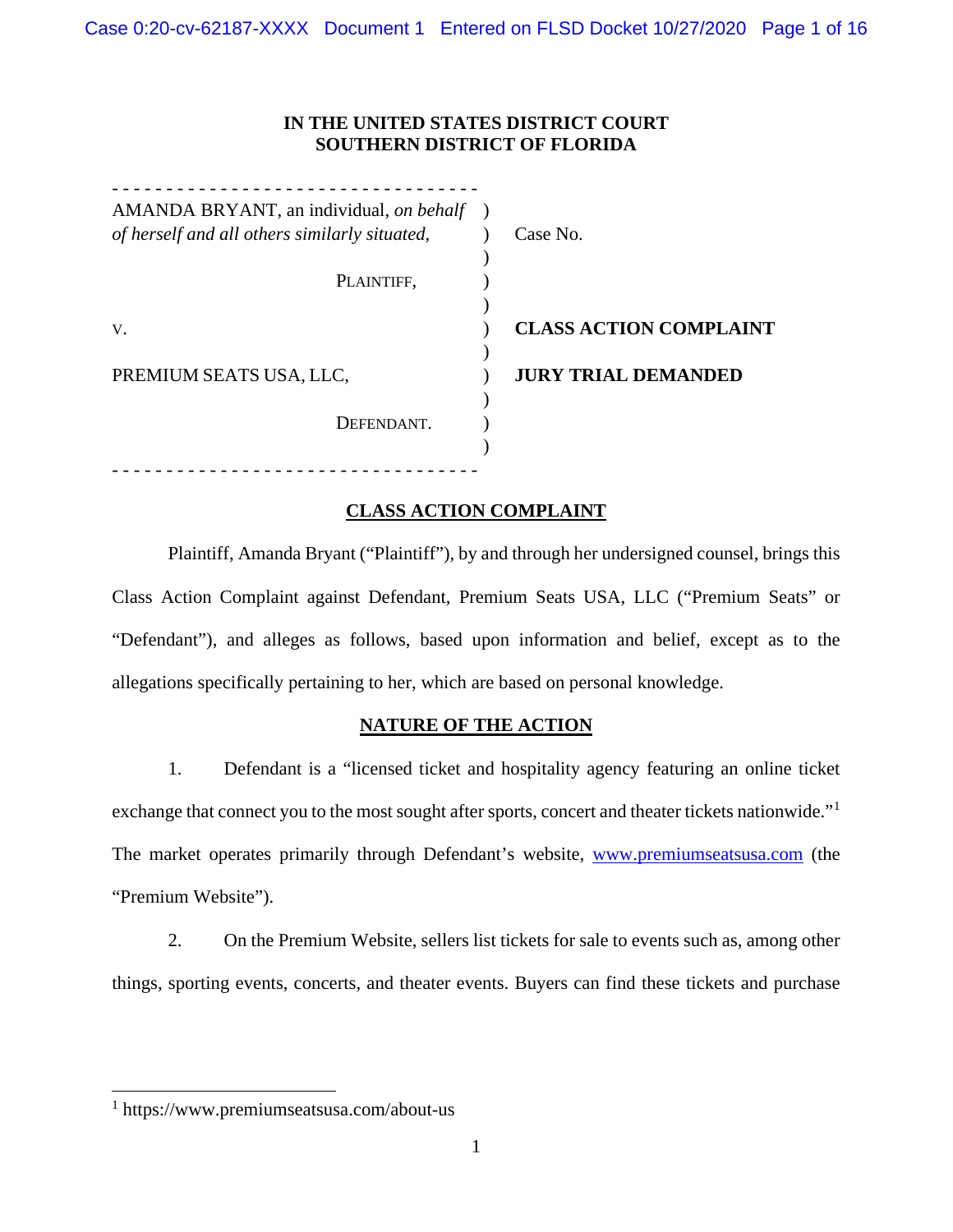#### Case 0:20-cv-62187-XXXX Document 1 Entered on FLSD Docket 10/27/2020 Page 2 of 16

them directly through the Premium Website. Defendant charges a fee to both the buyers and sellers for use of Premium's services.

3. This is a class action lawsuit on behalf of all persons who purchased tickets through Defendant, and who were deprived of the benefit of Defendant's refund policy when, in response to the Coronavirus Disease 19 ("Covid-19") pandemic, events were cancelled or constructively cancelled.

4. Defendant has quietly sought to force the buyers to endure the financial loss of the event cancellation instead of issuing refunds pursuant to the Premium Seats' Website's terms and conditions ("Terms") and implied good faith and fair dealing therein.

5. Defendant's uniform conduct in withholding refunds is equally applicable to Plaintiff and the Class. Plaintiff brings this class action against Defendant for: (i) breach of contract; (ii) breach of implied contract; (iii) conversion; and (iv) unjust enrichment.

6. Plaintiff seeks an order requiring Defendant to, among other things: (i) enforce the Terms and communications regarding refunds displayed on the Premium Website; and (ii) pay damages and restitution to Plaintiff and Class members.

#### **PARTIES**

7. Plaintiff Amanda Bryant is an adult individual and is a resident and citizen of the State of Tennessee.

8. Defendant, Premium Seats USA, LLC, is a Florida limited liability company headquartered, and with its principal place of business, in Fort Lauderdale, Florida, and is a citizen of the State of Florida. Premium Seats can be served through its registered agent: Craig M. Dorne, PA, at 3132 Ponce de Leon, Coral Gables, Florida 33134.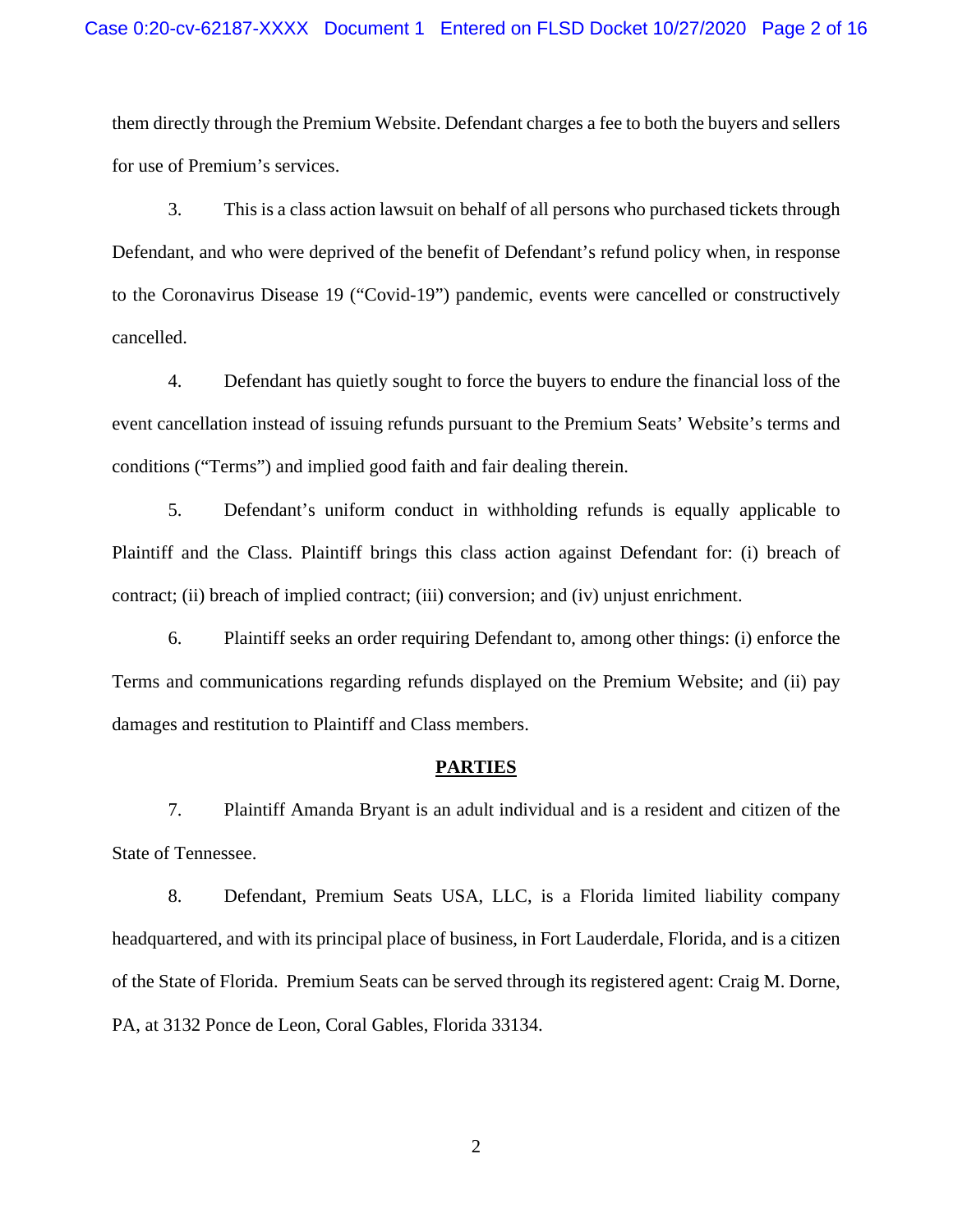#### **JURISDICTION AND VENUE**

9. The Court has subject-matter jurisdiction over this action pursuant to 28 U.S.C. § 1332(d)(2)(A), as modified by the Class Action Fairness Act of 2005, because Plaintiff and at least one member of the Class is a citizen of a different state that Defendant, there are more than 100 members of the Class, and the aggregate amount in controversy exceeds \$5,000,000 exclusive of interests and costs.

10. This Court has personal jurisdiction over Defendant because Defendant maintains its principal place of business in this District.

11. Venue is proper in this Court pursuant to 28 U.S.C. 1391 because Defendant resides in this District.

#### **FACTUAL BACKGROUND**

12. For years, in the process of building a marketplace in which consumers would be comfortable paying substantial prices, often beyond face-value, for event tickets from strangers on the internet, Premium Seats relied on its Terms that allow for a seamless refund upon cancellation of an event, which was incorporated into its various user agreements and marketed to prospective customers.

13. The Terms promised that if a Premium Seats user purchased tickets to any event through Premium Seats, and the event was cancelled, the user would receive a full, money-back refund for their purchase.

14. To avoid financial losses, and potential future losses, due to the Covid-19 pandemic, Defendant has unconscionably and in breach of the implied covenant of good faith and fair dealing refused to issue refunds for events that were cancelled, or wrongfully categorized events as re-scheduled in order to avoid refunds.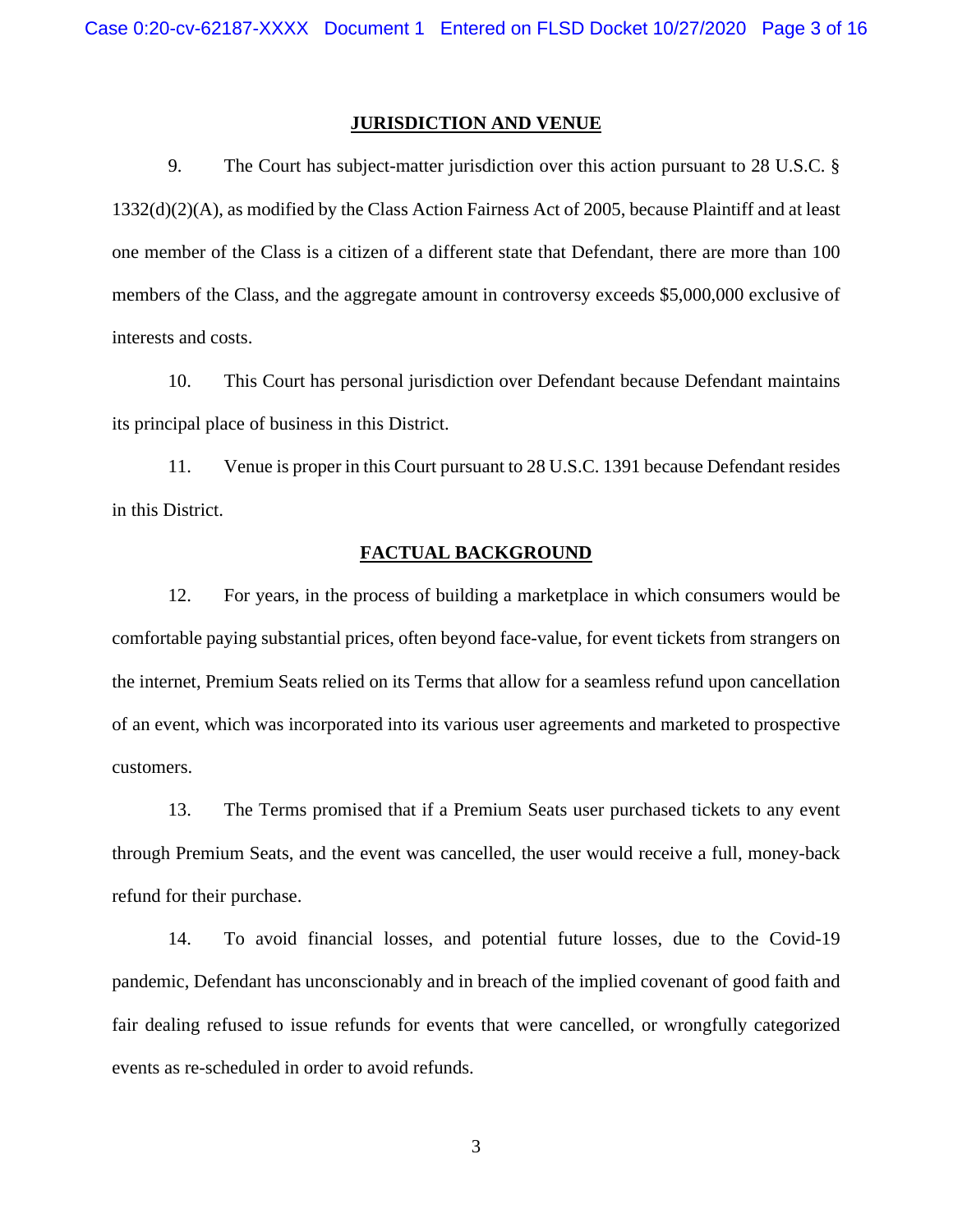#### *Premium Seats Online Ticket Marketplace*

15. Premium Seats is a secondary ticket marketplace that connects ticket sellers with buyers.

16. Premium Seats requires all prospective sellers to register through its Premium Website in order to receive payments from Premium Seats.

17. During registration, sellers provide certain ticket information, including list price, and can post the tickets for sale to the Premium Seats online marketplace, where buyers can view and purchase the tickets.

18. Once a purchase is completed, Premium Seats charges the buyer and the seller a fee. The seller is charged a 15% "management fee."[2](#page-3-0)

19. Premium Seats charges buyers a service fee and delivery fee in addition to the ticket price. [3](#page-3-1)

20. Buyers also are required to register with Premium Seats in order to purchase tickets.

21. The vast majority of tickets are available to buyers through instant download or email delivery, and require no physical delivery.

## *The Premium Seats Refund Policy*

22. Premium Seats' online ticket marketplace is made possible by the promise, or perception, that it is a viable, protected medium through which buyers can obtain event tickets in a protected, low-risk environment.

23. A key pillar of the Premium Seats marketplace success is its refund policy, which provides buyers with an assurance that they will not be left with a valueless ticket in the case of an event cancellation.

<span id="page-3-0"></span><sup>2</sup> https://www.premiumseatsusa.com/sell-tickets

<span id="page-3-1"></span><sup>3</sup> https://www.premiumseatsusa.com/policy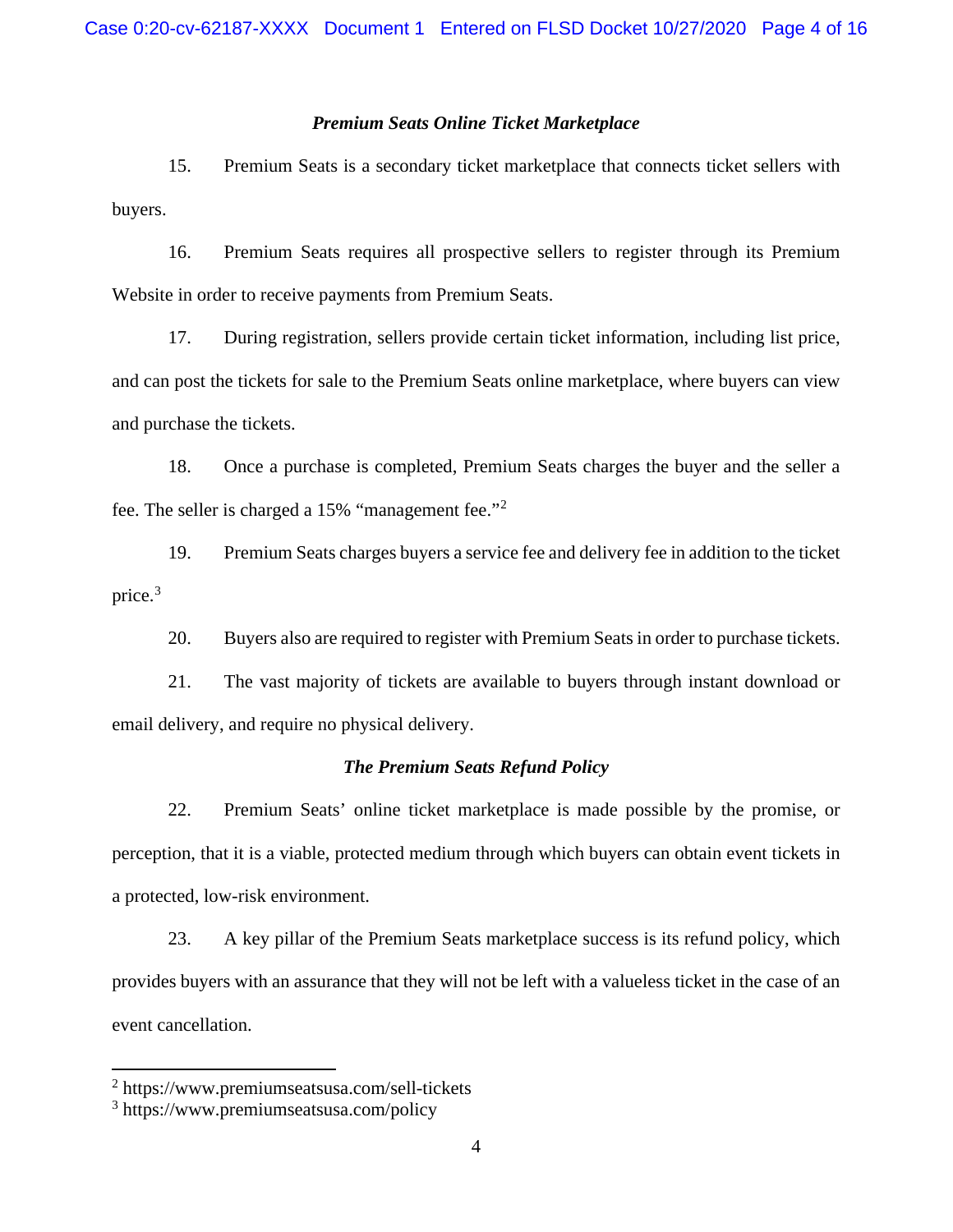24. Premium Seats' well-publicized refund policy is clear: Premium Seats promises that customers "will be eligible for a refund associated to the cancelled event tickets."[4](#page-4-0)

25. On its Frequently Asked Questions list section of the Premium Website, Defendant advises: "[i]f an event is officially cancelled, we will provide a refund in full for the amount you paid for the tickets."[5](#page-4-1)

26. This refund for the cost of the tickets has been Premium Seats' longstanding policy, and its customers relied upon that promise when making ticket purchases.

27. Premium Seats intends for its customers to rely on the refund policy when making purchases, as it knows that much cheaper tickets are available directly to its customers through other mediums, including cash sales outside of venues and direct buyer to seller marketplaces.

28. Because of the availability of the refund, Premium Seats users are willing to pay premium prices for tickets, and to pay substantial fees to Premium Seats on top of the ticket price, even though substantially identical tickets were available for purchase elsewhere.

29. A major component of Premium Seats' value, and viability as a company, is that purchases are secure and refunds are available for cancelled events. Such a benefit is not available to buyers who make purchases directly from other available resellers, throughout other direct online market sites such as craiglist.com or Facebook Marketplace, where there is no intermediary exercising authority and control over the exchange – and where tickets can be purchased without fees and other markups.

30. Plaintiff and members of the Class relied on, and were contractually entitled to, a refund upon cancellation of an event when purchasing their tickets using Premium Seats' services.

<span id="page-4-0"></span><sup>4</sup> https://www.premiumseatsusa.com/policy

<span id="page-4-1"></span><sup>5</sup> https://www.premiumseatsusa.com/faq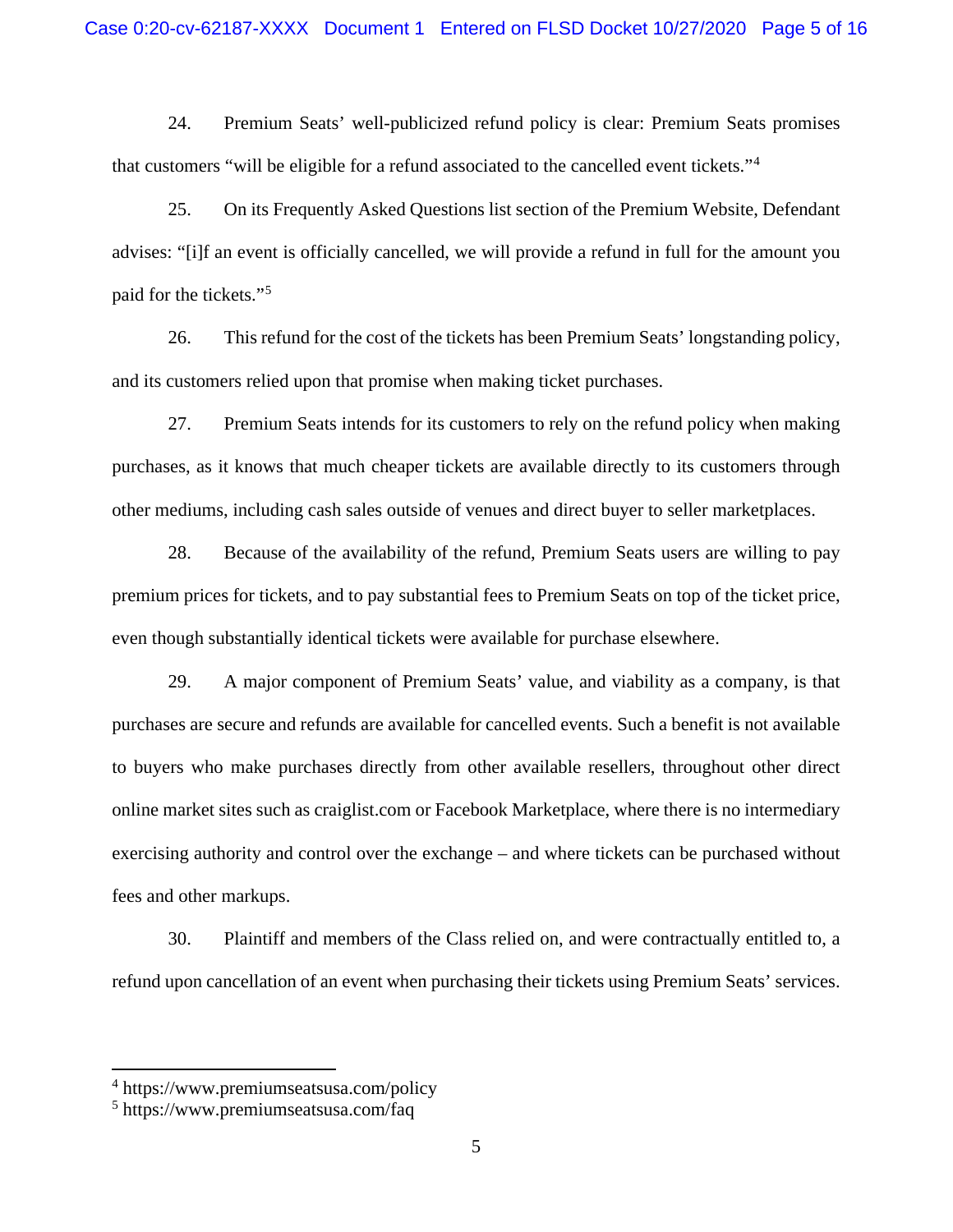#### *Premium Seats' Response to the Covid-19 Crisis*

31. By March 2020, it became apparent that the United States was about to be hit hard by the Covid-19 virus. This impending crisis inspired fear and trepidation among consumers who were increasingly unwilling to venture into public or attend public gatherings. Accordingly, confidence in making event ticket purchases among Premium Seats' customers was rapidly deteriorating.

32. In response to the Covid-19 pandemic, Premium Seats updated its Premium Website to include a "COVID-19 IMPACT" statement addressing cancellations and postponements caused by the virus.<sup>[6](#page-5-0)</sup>

33. In its statement, Premium Seats made the following announcement about events that were cancelled:

If an event is cancelled, you will be notified. Orders will be updated as follows: 1) You will automatically receive a coupon for 120% of your original purchase 2) You have 7 days from notification to request a full refund less any delivery fees (if you purchased a package, also less any components already delivered or redeemed)

[7](#page-5-1)

34. Without more information, Premium Seats' statement is unclear as to whether the consumer receives an automatic refund or must request a refund, or if the refund is a coupon or is cash back.

35. Regardless of the ambiguous refund statement, Premium Seats has not provided Plaintiff with a refund of a coupon or cash back for her tickets purchased for a cancelled event.

36. Premium Seats has collected, and consciously and intentionally continues to hold,

funds, including fees, from ticket purchasers for cancelled or constructively cancelled events.

<span id="page-5-0"></span><sup>6</sup> https://www.premiumseatsusa.com/special-events/coronavirus-notice/

<span id="page-5-1"></span><sup>7</sup> *Id.*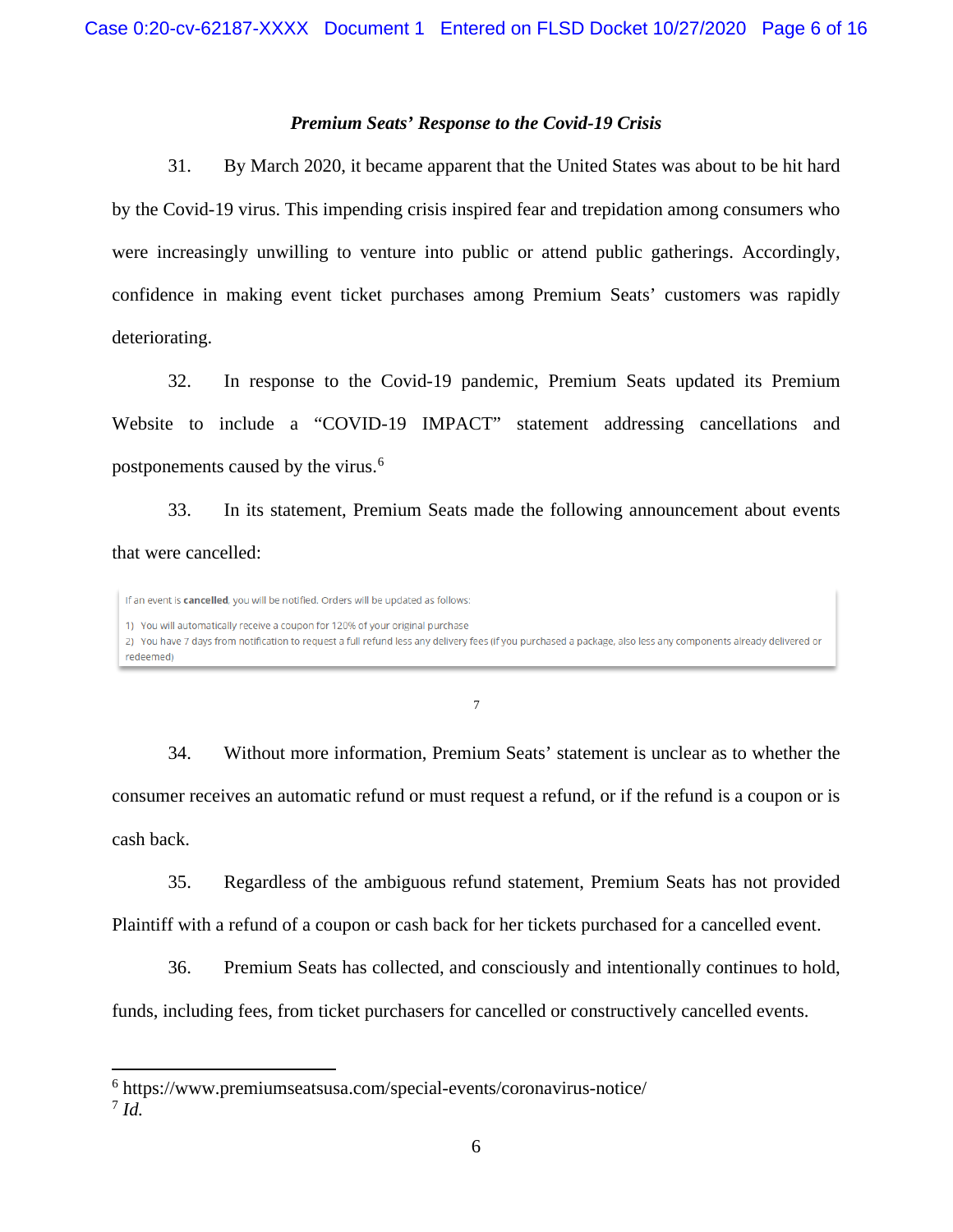37. Even though many thousands of events have been cancelled, Premium Seats wrongly refuses to classify events as "cancelled," allowing it to maintain dominion and control over even more funds which it has no legal right to possess or use for its own business purposes.

38. Plaintiff and other members of the putative class have requested refunds, but refunds have not been granted.

39. The Terms and the updates provided by Premium Seats as to the Covid-19 pandemic clearly entitle buyers to a full refund of their monies paid for tickets to events that were cancelled due to the Covid-19 pandemic.

40. Despite the fact that Plaintiff and the Class made their purchases while the refund policy was promised and in full force, Premium Seats has refused to honor that promise, shifting the burden of its corporate losses and potential future losses onto many thousands of its loyal customers.

#### *Plaintiff's Use of Premium Seats*

41. On or about October 8, 2019, Plaintiff used Defendant's service to purchase four meet and greet passes to meet Billie Eilish at her concert scheduled to occur in Nashville, Tennessee on March 27, 2020.

42. Plaintiff paid approximately \$10,080 for the meet and greet passes.

43. Plaintiff purchased tickets to attend the March 27 Billie Eilish concert separately from TicketMaster.

44. The event was cancelled.

45. TicketMaster, acknowledging that the event was cancelled, refunded Plaintiff for her concert ticket purchase.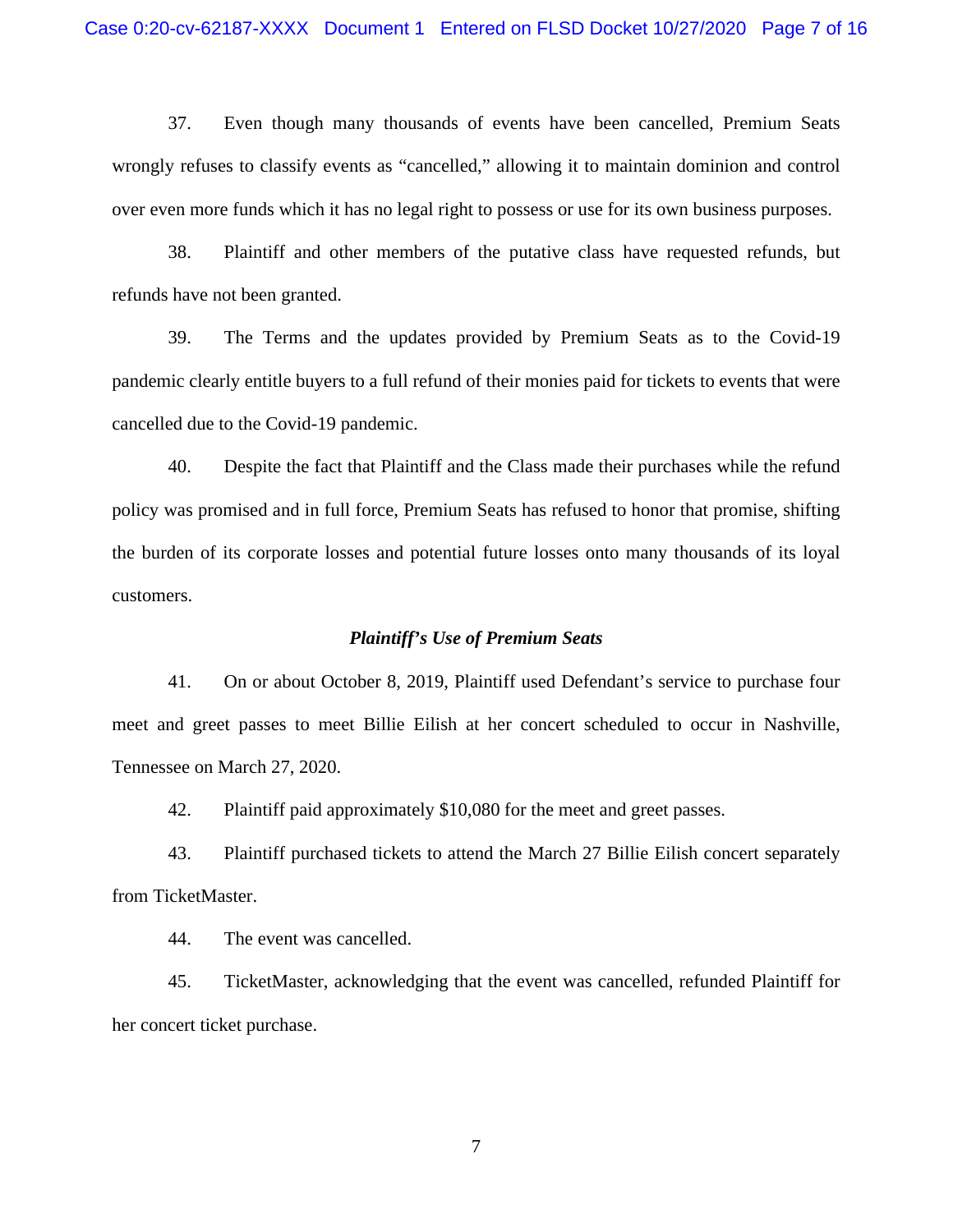46. Upon learning of the event cancellation, Plaintiff contacted Defendant on multiple

occasions to request a refund. Defendant indicated that they were "working through thousands of orders," and asked Plaintiff to "please be patient with us."

47. As of the date of this Complaint, Plaintiff still has not received any refund.

48. When Plaintiff purchased the tickets through Defendant, her purchase was subject

to the refund policy. Her event was cancelled, and Defendant has utterly failed to honor its policy.

#### **CLASS ALLEGATIONS**

49. Plaintiff brings this class action under Rule 23 of the Federal Rules of Civil Procedure and seeks certification of the claims and issues in this action pursuant to the applicable provisions of Rule 23. The proposed class is defined as:

All persons residing in the United States or its territories who used Premium Seats to purchase tickets to any event which was subsequently cancelled or constructively cancelled due to the Covid-19 pandemic, and who has not been issued any refund (the "Class").

50. Excluded from the Class is Defendant, its subsidiaries and affiliates, its officers, directors and members of their immediate families and any entity in which Defendant has a controlling interest, the legal representative, heirs, successors or assigns of any such excluded party, the judicial officer(s) to whom this action is assigned, and the members of their immediate families.

51. Plaintiff reserves the right to amend or modify the Class definitions with greater specificity or division into subclasses after an opportunity to conduct discovery.

52. Numerosity. More than 10,000 events in the United States have been cancelled, postponed, or rescheduled, and Premium Seats facilitates ticket sales to the vast majority of events in the United States to its users. At a minimum, there are thousands of Class members, but very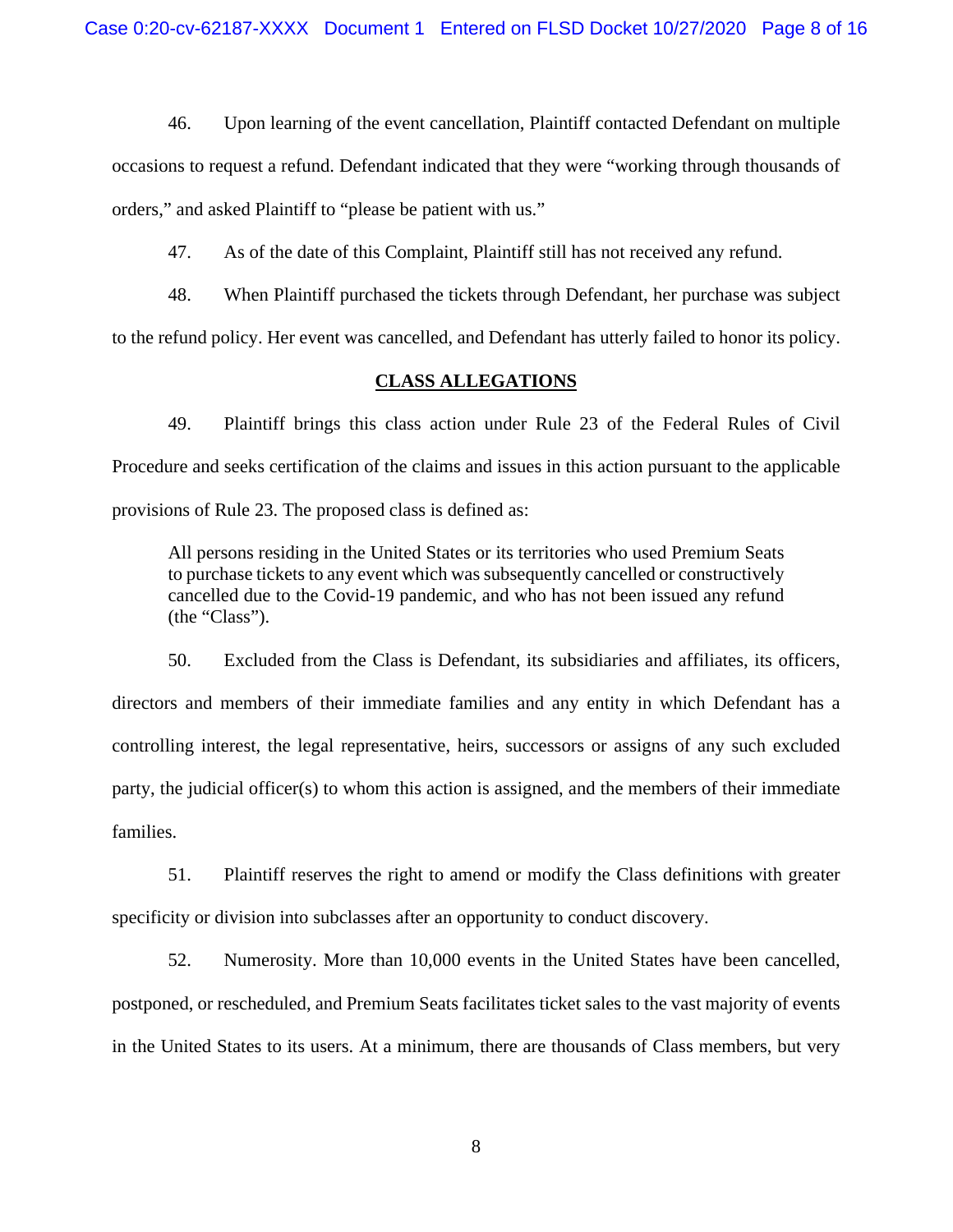likely many more, and joinder is impracticable. The exact size of the proposed class and the identity of all class members can be readily ascertainable from Defendant's records.

53. Commonality. There are questions of law and fact common to the Class, which questions predominate over any questions affecting only individual Class members. Common issues include:

- a. Whether there was a contract or implied contract between Plaintiff and Defendant, and if so, what provisions, if any, apply to Plaintiff's claims;
- b. Whether or not the extent to which Defendant's statements and representations regarding the refund policy are or constitute misrepresentations;
- c. Whether Defendant's failure to issue promised refunds constitutes a breach of contract, breach of implied contract, conversion, and/or unjust enrichment;
- d. Whether Defendant knew or should have known that in the event of widespread event cancellations it would be unable to honor the refund policy; and
- e. The nature of the relief, including equitable relief, to which Plaintiff and the Class are entitled.

54. Typicality. Plaintiff's claims are typical of the claims of the Class she seeks to represent. Plaintiff and all Class members were exposed to uniform practices and sustained injuries arising out of and caused by Defendant's unlawful conduct.

55. Adequacy of Representation. Plaintiff will fairly and adequately represent and protect the interests of the members of the Class. Further, Plaintiff's counsel is competent and experienced in litigating class actions.

56. Superiority. A class action is superior to any other available means for the fair and efficient adjudication of this controversy. The claims of Plaintiff and individual Class members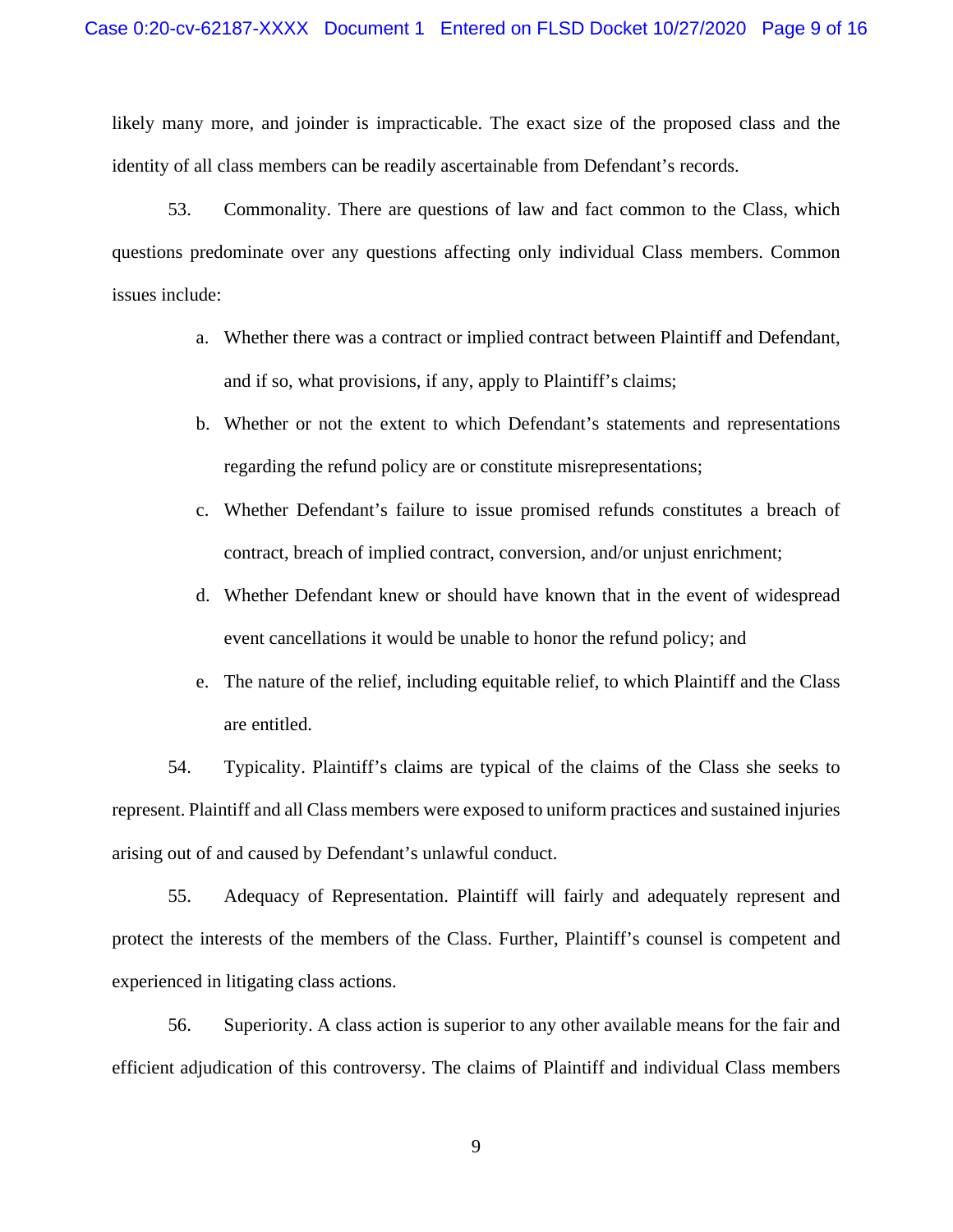are small compared to the burden and expense that would be required to separately litigate their claims against Defendant, and it would be impracticable for class members to seek redress individually. Litigating claims individually would also be wasteful to the resources of the parties and the judicial system and create the possibility of inconsistent or contradictory judgments. Class treatment provides manageable judicial treatment which will bring an orderly and efficient conclusion to all claims arising from Defendant's misconduct. Class certification is therefore appropriate under Rule 23(b)(3).

57. Class certification is also appropriate under Rule 23(b)(1), as the prosecution of separate actions by individual members of the Class would create the risk of adjudications with respect to individual class members that would, as a practical matter, be dispositive of the interests of other members not parties to the adjudication and substantially impair their ability to protect those interests.

58. Class certification is also appropriate under Rule 23(b)(2), as Defendant has acted and/or refused to act on grounds generally applicable to the Class, thereby making final injunctive relief or corresponding declaratory relief appropriate for the Class.

#### **FIRST CAUSE OF ACTION**

#### **BREACH OF CONTRACT (On Behalf of Plaintiff and the Class)**

59. Plaintiff incorporates the factual allegations above as if fully set forth herein.

60. A contract was formed between Plaintiff and Class members on the one hand, and Defendant on the other, with respect to purchases made on Defendant's Premium Website.

61. The contract was offered by Defendant and formed at the time Plaintiff and the Class accepted it by making ticket purchase(s).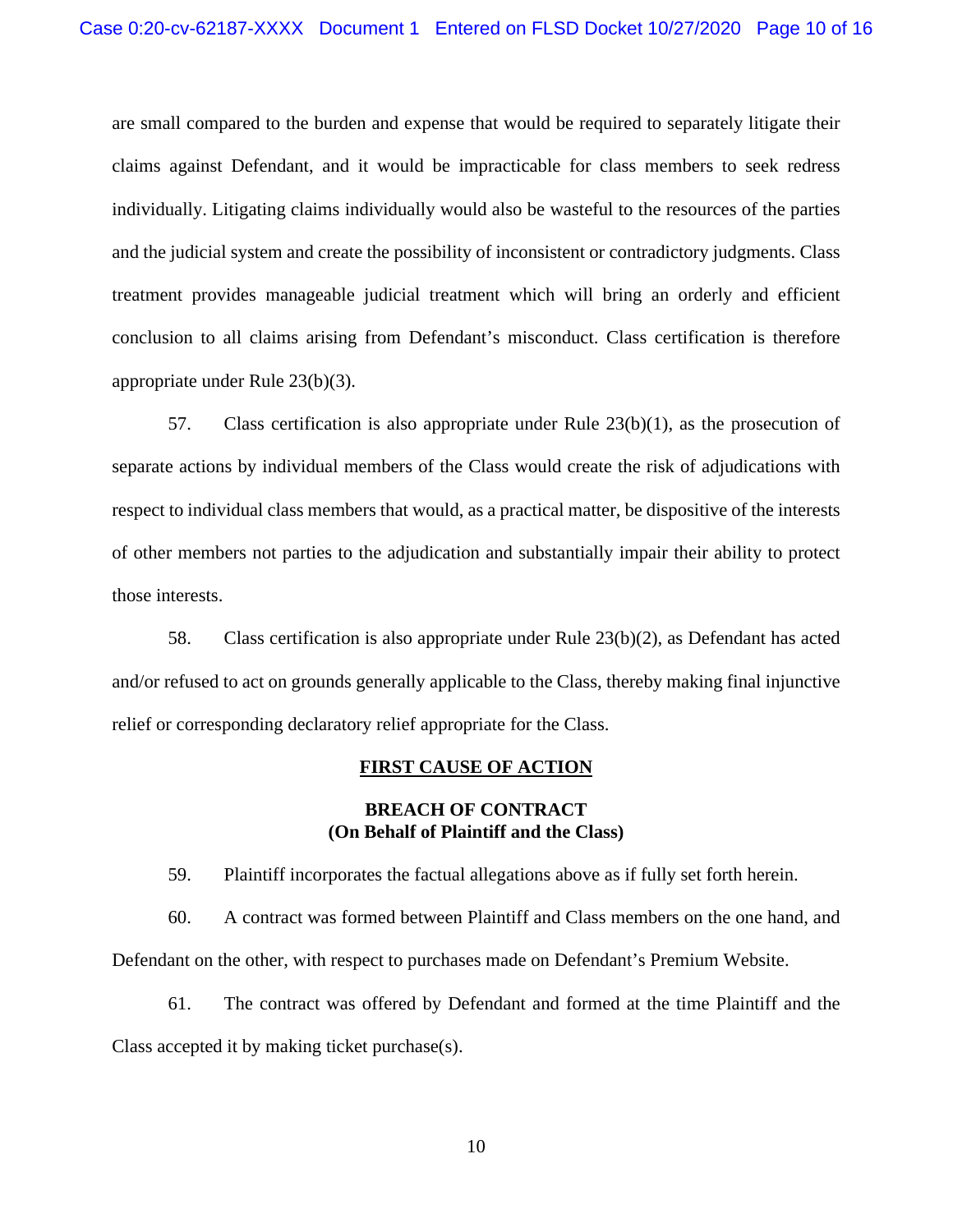62. The contract that governs the transactions at issue in this case includes the Terms and refund policy that was operative at the time of purchase.

63. Defendant had an obligation to conduct itself in accordance with the implied covenant of good faith and fair dealing.

64. Plaintiff and the Class performed their obligations under the contract by purchasing ticket(s) and rendering payment.

65. The ticket(s) purchased through Defendant's business became unusable and without value due to a cancellation or constructive cancellation.

66. Defendant breached the contract when it collected Plaintiff's funds but ceased providing full cash refunds, including fees, to cancelled or constructively cancelled events as required under its Terms, and again when Defendant refused to provide refunds to Plaintiff upon demand.

67. Defendant's breaches were knowing and willful and not the result of mistake or inadvertence.

68. Defendant's breaches unfairly disappointed the Plaintiffs' reasonable expectation of a refund.

69. As a result of Defendant's breach, Plaintiff and the Class members have been deprived of the contracts' benefits and damaged in an amount to be determined at trial.

#### **SECOND CAUSE OF ACTION**

### **BREACH OF IMPLIED CONTRACT (On Behalf of Plaintiff and the Class)**

70. Plaintiff incorporates the factual allegations above as if fully set forth herein.

71. In the alternative to Plaintiff's breach of contract claim set forth in her First Cause of Action, an implied contract was formed between Plaintiff and Defendant that included a promise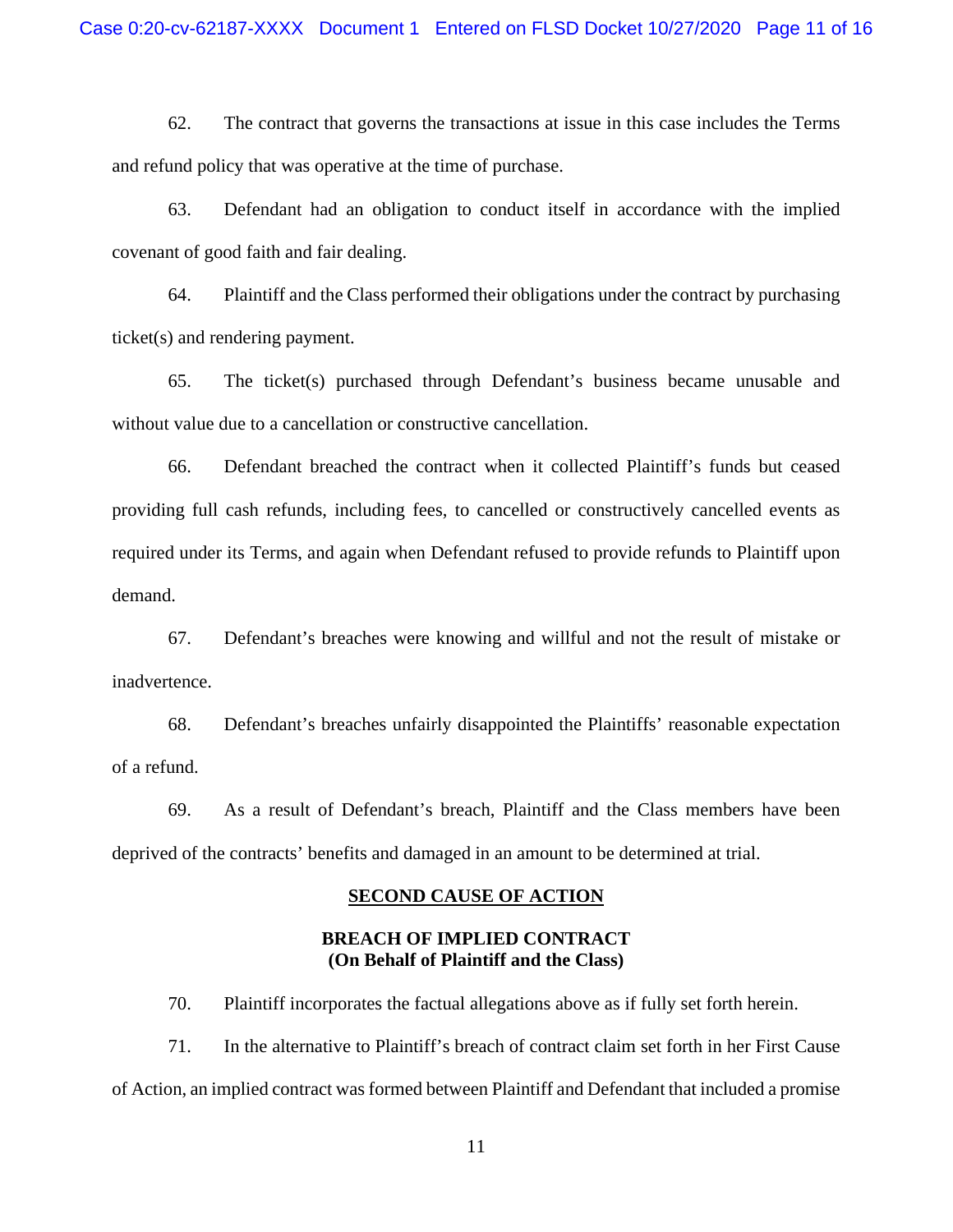to honor the refund policy when Plaintiff made purchases of event tickets through Defendant's Premium Website.

72. Such implied agreement can be presumed from the acts of Plaintiff and Defendant because the agreement was formed under circumstances that evinced a mutual intent to contract.

73. Defendant offered Plaintiff and other Class members tickets and a promise to guarantee a full cash refund, including all fees paid, in the event of an event cancellation or constructive cancellation in exchange for payment from Plaintiff.

74. Plaintiff and the Class members accepted Defendant's offer by purchasing tickets from Defendant and remitting payment to Defendant.

75. Plaintiff and the Class members paid good consideration to Defendant in exchange for the event tickets, which was fully backed by Defendant's refund policy.

76. Plaintiff and the Class members fully performed on their obligations under the bargain.

77. Defendant breached the contract by receiving and retaining Plaintiff's and the Class members' payments, but refused to honor the refund policy with a full refund of all payments made, including fees.

78. As a result of Defendant's conduct, Plaintiff and other Class members have been damaged in an amount to be determined at trial.

#### **THIRD CAUSE OF ACTION**

## **CONVERSION (On Behalf of Plaintiff and the Class)**

79. Plaintiff incorporates the factual allegations above as if fully set forth herein.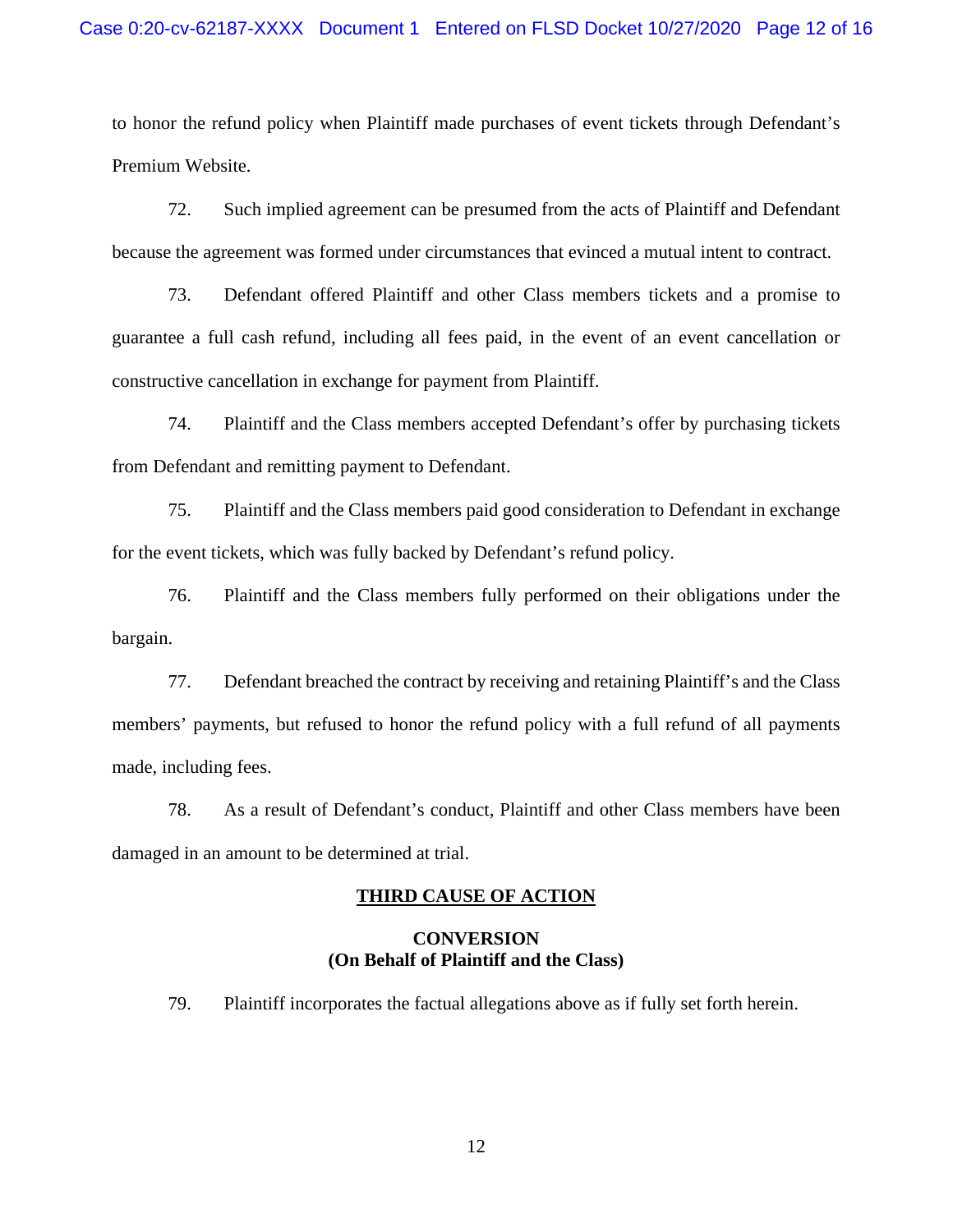80. From the moment of cancellation or constructive cancellation, Plaintiff and the Class owned and had a right to immediately possess the funds in the amount that they paid to Defendant for tickets to events that were cancelled, including all fees collected.

81. The funds held by the Defendant are earmarked for each transaction in order to provide a refund to the buyer upon cancellation of the event, or to pass the funds to the Seller after the event has taken place.

82. Plaintiff held an immediate right to possession of the funds paid to Defendant following cancellation or constructive cancellation of the event(s), yet, Defendant continues to exercise control, dominion, or ownership over Plaintiff's funds, including all fees collected.

83. Defendant intentionally and substantially interfered with property belonging to Plaintiff and the Class by taking possession of it, refusing to refund it to Plaintiff, preventing Plaintiff and the Class from having access to it, and/or refusing to return it to Plaintiff after a demand was made for its return.

84. Plaintiff and the Class did not consent to Defendant's conduct in withholding their funds.

85. Defendant's exercise of dominion and control over Plaintiff's property was knowing and wrongful.

86. Plaintiff and the Class were harmed by Defendant's conduct.

87. The conduct of the Defendant was a substantial factor in causing this harm to Plaintiff and the Class.

88. As a result of Defendant's conduct, Plaintiff and other Class members have been damaged in an amount to be determined at trial.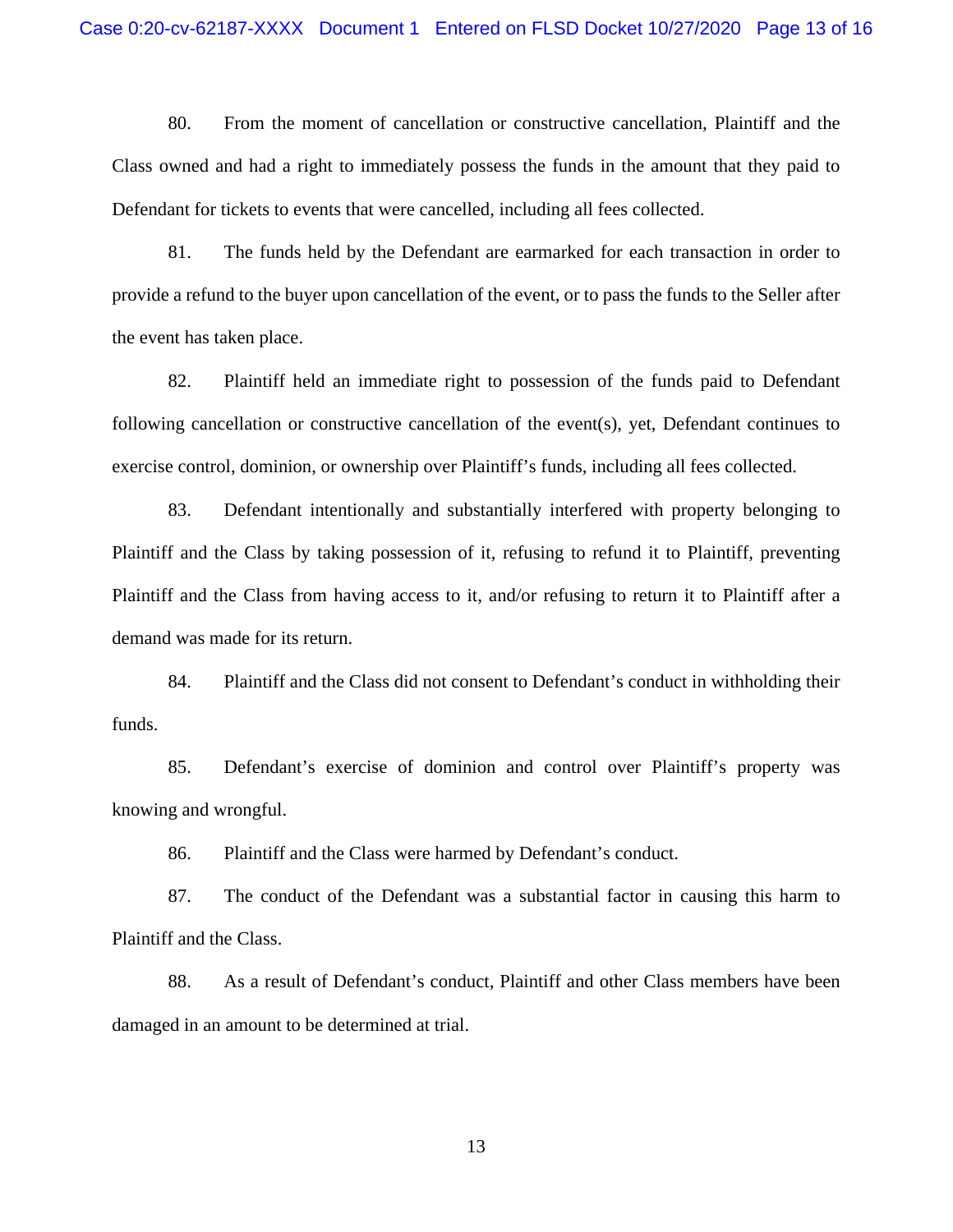#### **FOURTH CAUSE OF ACTION**

## **UNJUST ENRICHMENT (On Behalf of Plaintiff and the Class)**

89. Plaintiff incorporates the factual allegations above as if fully set forth herein.

90. In the alternative to Plaintiff's breach of contract claim set forth in her First Cause of Action, by taking and retaining possession and control of funds paid by Plaintiff and the Class members, Defendant was enriched.

91. Plaintiff and the Class members suffered damages by way of Defendant's retention of funds paid for tickets to a cancelled or constructively cancelled event, including all fees assessed.

92. Plaintiff and the Class members therefore conferred a benefit upon Defendant, which benefit Defendant fully appreciated.

93. Defendant accepted and retained the benefit under circumstances that make it inequitable for Defendant to retain it without paying the value thereof.

94. Defendant has not provided appropriate or timely refunds. It is unconscionable to allow Defendant to retain the funds for its services, as well as the funds for the ticket sales, to events that were cancelled or constructively cancelled.

95. Defendant's enrichment was unjustified and wrongful, as the retention of funds continued after the event was cancelled, and it had no right to retain such funds and use them for its own benefit at the expense of Plaintiff and the Class members, who received no benefit from the purchase.

96. Defendant knew that Plaintiff and the Class members retained no benefit from the purchase, yet Defendant retained Plaintiff's and the Class members' funds anyway and diverted them for its own purposes without justification.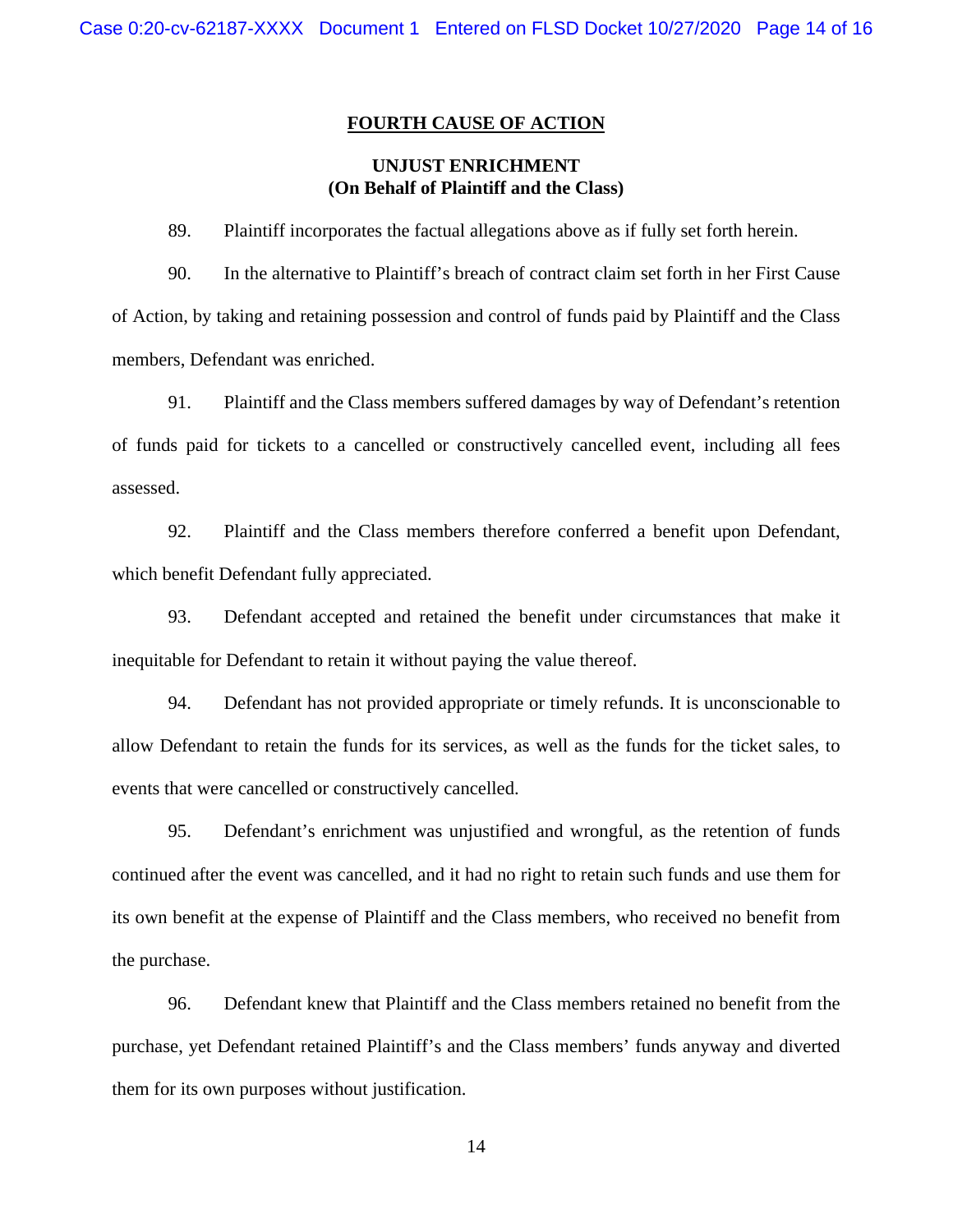97. Plaintiff and the Class members are left without adequate remedy at law as a result of Defendant's unjust enrichment.

98. Defendant's actions in retaining Plaintiff's and the Class members' funds following the cancellation of the events for which the tickets were sold violate fundamental principles of justice, equity, and good conscience.

99. As a result of Defendant's wrongful conduct, Plaintiff and the Class have suffered damages in an amount to be determined at trial.

#### **REQUEST FOR RELIEF**

WHEREFORE, Plaintiff, on behalf of herself and the Class, request the Court to:

(a) Certify the case as a class action pursuant to Rule 23 of the Federal Rules of Civil Procedure, designate Plaintiff as representative of the Class(es) and designate counsel of record as Class counsel;

(b) Order Defendant to provide actual damages and equitable monetary relief (including restitution) to Plaintiff and Class members and/or order Defendant to disgorge profits it realized as a result of its unlawful conduct;

(c) Order Defendant to pay punitive damages, as allowable by law, to Plaintiff and Class members;

(d) Declare Defendant's conduct unlawful and enter an order enjoining Defendant from continuing to engage in the conduct alleged herein;

(e) For both pre- and post-judgment interest at the maximum allowable rate on any amounts awarded;

(f) For costs of the proceedings herein;

(g) For reasonable attorneys' fees as allowed by statute or other authority; and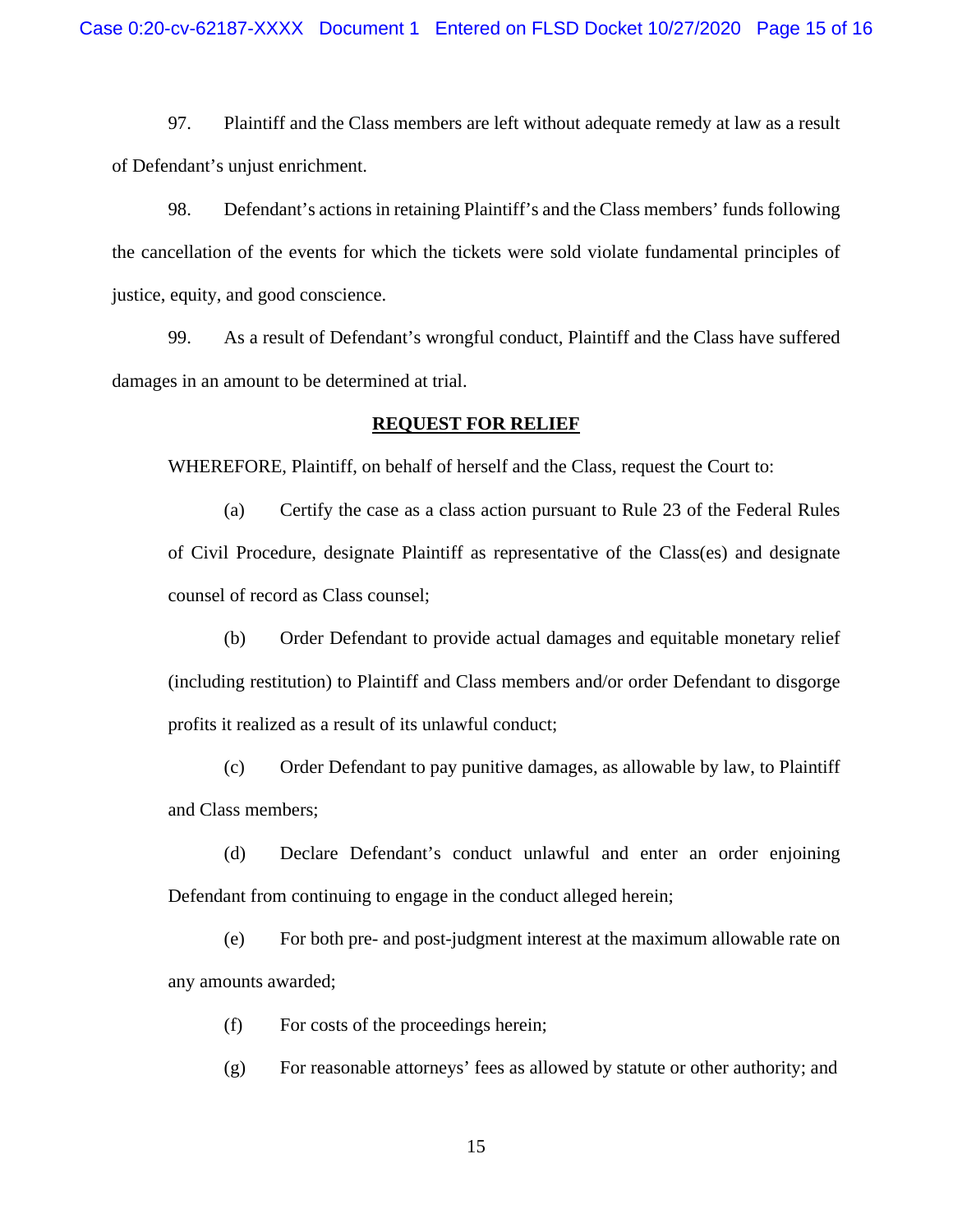(h) Award such other relief as the Court deems appropriate under the circumstances.

#### **JURY DEMAND**

Plaintiff demands a jury trial on all issues so triable.

DATED: October 27, 2020 Respectfully submitted,

*/s/ Nicholas A. Colella*

Gary F. Lynch\* Jamisen A. Eztel\* Nicholas A. Colella (FL Bar No. 100294) **CARLSON LYNCH, LLP** 1133 Penn Avenue,  $5<sup>th</sup>$  Floor Pittsburgh, PA 15222 (412) 322-9243 glynch@carlsonlynch.com jetzel@carlsonlynch.com ncolella@carlsonlynch.com

*Counsel for Plaintiff and Putative Class*

\**Pro hac vice* applications forthcoming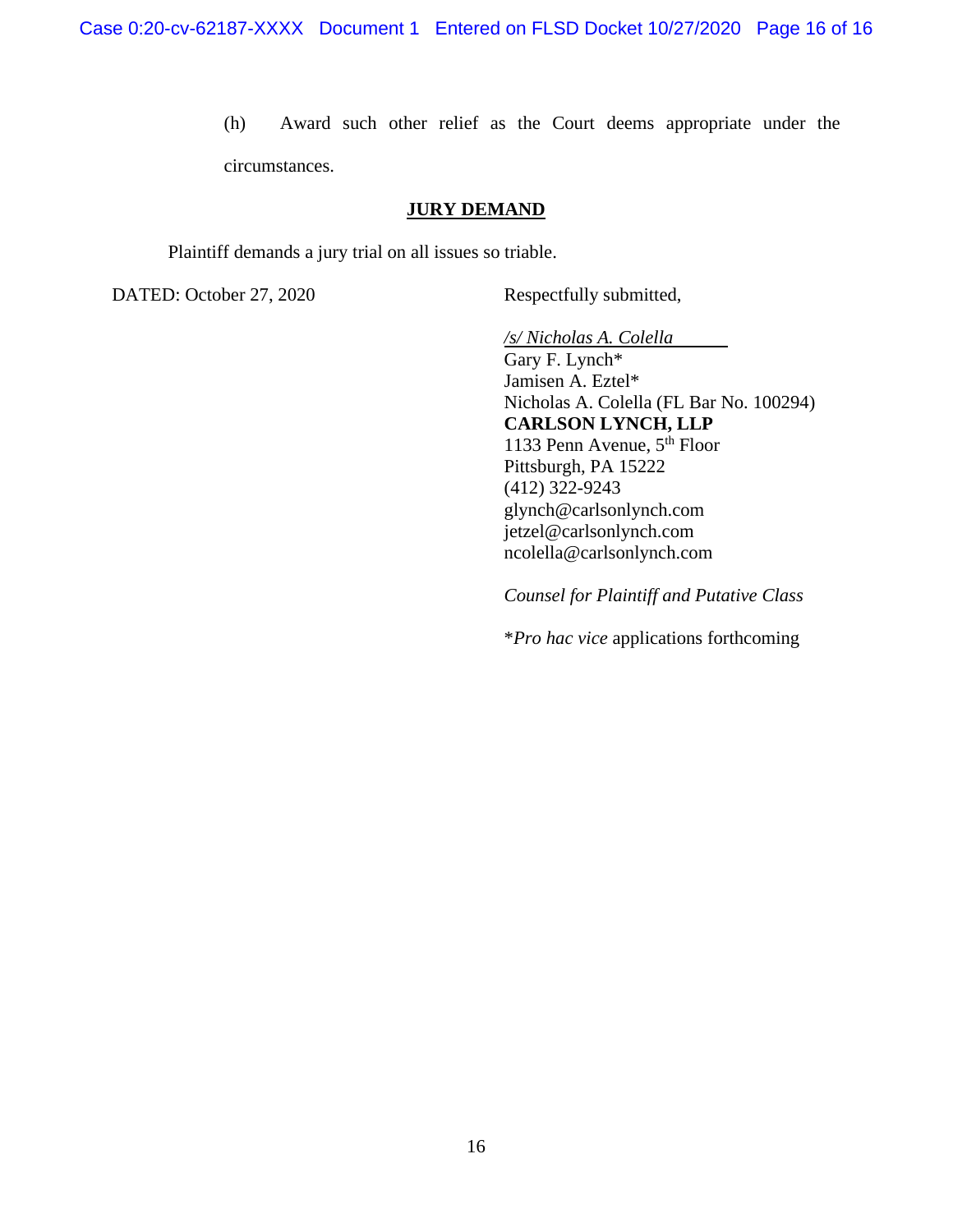| JS 44 (Rev. 10/20) FLSD Revised 10/14/2020                                                                                                                                                                                                                                                                                                                                                                                                                                                                                           | , , , , ,                                                                                                                                                                                                                                                            | <b>POODING I VIE CUVER SHEEP</b>                                                                                                                                                                                                                                                                                       |                                                                                                                                                                                                                                                   |                        |                                                                                                                                                                                                        |                                                                                                                                                                          |                                                                                                                                                  |           |
|--------------------------------------------------------------------------------------------------------------------------------------------------------------------------------------------------------------------------------------------------------------------------------------------------------------------------------------------------------------------------------------------------------------------------------------------------------------------------------------------------------------------------------------|----------------------------------------------------------------------------------------------------------------------------------------------------------------------------------------------------------------------------------------------------------------------|------------------------------------------------------------------------------------------------------------------------------------------------------------------------------------------------------------------------------------------------------------------------------------------------------------------------|---------------------------------------------------------------------------------------------------------------------------------------------------------------------------------------------------------------------------------------------------|------------------------|--------------------------------------------------------------------------------------------------------------------------------------------------------------------------------------------------------|--------------------------------------------------------------------------------------------------------------------------------------------------------------------------|--------------------------------------------------------------------------------------------------------------------------------------------------|-----------|
| The JS 44 civil cover sheet and the information contained herein neither replace nor supplement the filing and service of pleadings or other papers as required by law, except as<br>provided by local rules of court. This form, approved by the Judicial Conference of the United States in September 1974, is required for the use of the Clerk of Court for the purpose<br>of initiating the civil docket sheet. (SEE INSTRUCTIONS ON NEXT PAGE OF THIS FORM.) <b>NOTICE: Attorneys MUST Indicate All Re-filed Cases Below</b> . |                                                                                                                                                                                                                                                                      |                                                                                                                                                                                                                                                                                                                        |                                                                                                                                                                                                                                                   |                        |                                                                                                                                                                                                        |                                                                                                                                                                          |                                                                                                                                                  |           |
| <b>PLAINTIFFS</b><br>l. (a)<br>of herself and all others similarly situated                                                                                                                                                                                                                                                                                                                                                                                                                                                          | AMANDA BRYANT, an individual, on behalf                                                                                                                                                                                                                              | <b>DEFENDANTS</b><br>PREMIUM SEATS USA, LLC                                                                                                                                                                                                                                                                            |                                                                                                                                                                                                                                                   |                        |                                                                                                                                                                                                        |                                                                                                                                                                          |                                                                                                                                                  |           |
| (b)                                                                                                                                                                                                                                                                                                                                                                                                                                                                                                                                  | County of Residence of First Listed Plaintiff Shelby County, TN<br>(EXCEPT IN U.S. PLAINTIFF CASES)                                                                                                                                                                  |                                                                                                                                                                                                                                                                                                                        |                                                                                                                                                                                                                                                   |                        | County of Residence of First Listed Defendant<br>(IN U.S. PLAINTIFF CASES ONLY)                                                                                                                        |                                                                                                                                                                          |                                                                                                                                                  |           |
|                                                                                                                                                                                                                                                                                                                                                                                                                                                                                                                                      |                                                                                                                                                                                                                                                                      |                                                                                                                                                                                                                                                                                                                        | NOTE:                                                                                                                                                                                                                                             |                        | IN LAND CONDEMNATION CASES, USE THE LOCATION OF<br>THE TRACT OF LAND INVOLVED.                                                                                                                         |                                                                                                                                                                          |                                                                                                                                                  |           |
| (C) Attorneys (Firm Name, Address, and Telephone Number)                                                                                                                                                                                                                                                                                                                                                                                                                                                                             | Nicholas Colella, Carlson Lynch, LLP, 1133 Penn Avenue, 5th Floor<br>Pittsburgh, PA 15222; (412) 322-9243; ncolella@carlsonlynch.com                                                                                                                                 |                                                                                                                                                                                                                                                                                                                        | Attorneys (If Known)                                                                                                                                                                                                                              |                        |                                                                                                                                                                                                        |                                                                                                                                                                          |                                                                                                                                                  |           |
| (d) Check County Where Action Arose: $\Box$ MIAMI-DADE $\Box$ MONROE $\Box$ BROWARD $\Box$ PALM BEACH $\Box$ MARTIN $\Box$ ST. LUCIE $\Box$ INDIAN RIVER $\Box$ OKEECHOBEE $\Box$ HIGHLANDS                                                                                                                                                                                                                                                                                                                                          |                                                                                                                                                                                                                                                                      |                                                                                                                                                                                                                                                                                                                        |                                                                                                                                                                                                                                                   |                        |                                                                                                                                                                                                        |                                                                                                                                                                          |                                                                                                                                                  |           |
| <b>II. BASIS OF JURISDICTION</b>                                                                                                                                                                                                                                                                                                                                                                                                                                                                                                     |                                                                                                                                                                                                                                                                      | (Place an "X" in One Box Only)                                                                                                                                                                                                                                                                                         | <b>III. CITIZENSHIP OF PRINCIPAL PARTIES</b> (Place an "X" in One Box for Plaintiff)<br>(For Diversity Cases Only)                                                                                                                                |                        |                                                                                                                                                                                                        | and One Box for Defendant)                                                                                                                                               |                                                                                                                                                  |           |
| $\Box$ 1 U.S. Government<br>Plaintiff                                                                                                                                                                                                                                                                                                                                                                                                                                                                                                | $\Box$ <sup>3</sup><br>(U.S. Government Not a Party)                                                                                                                                                                                                                 | Federal Question                                                                                                                                                                                                                                                                                                       | Citizen of This State                                                                                                                                                                                                                             | <b>PTF</b><br>$\Box$ 1 | <b>DEF</b><br>$\Box$ 1<br>Incorporated or Principal Place<br>of Business In This State                                                                                                                 |                                                                                                                                                                          | PTF<br>DEF<br>$\blacksquare$ 4<br>$\overline{4}$<br>$\Box$                                                                                       |           |
| $\Box$ 2 U.S. Government<br>Defendant                                                                                                                                                                                                                                                                                                                                                                                                                                                                                                | ¥                                                                                                                                                                                                                                                                    | Diversity<br>(Indicate Citizenship of Parties in Item III)                                                                                                                                                                                                                                                             | Citizen of Another State                                                                                                                                                                                                                          | $\mathbf{X}^2$         | Incorporated and Principal Place<br>$\Box$ 2<br>of Business In Another State                                                                                                                           |                                                                                                                                                                          | $\Box$ 5                                                                                                                                         | $\prod 5$ |
|                                                                                                                                                                                                                                                                                                                                                                                                                                                                                                                                      |                                                                                                                                                                                                                                                                      |                                                                                                                                                                                                                                                                                                                        | Citizen or Subject of a<br>Foreign Country                                                                                                                                                                                                        | $\Box$ 3               | $\Box$ 3<br>Foreign Nation                                                                                                                                                                             |                                                                                                                                                                          | $\Box$ 6<br>□ 6                                                                                                                                  |           |
| <b>IV. NATURE OF SUIT</b> (Place an "X" in One Box Only)<br><b>CONTRACT</b>                                                                                                                                                                                                                                                                                                                                                                                                                                                          |                                                                                                                                                                                                                                                                      | <b>TORTS</b>                                                                                                                                                                                                                                                                                                           | Click here for: Nature of Suit Code Descriptions<br><b>FORFEITURE/PENALTY</b>                                                                                                                                                                     |                        | <b>BANKRUPTCY</b>                                                                                                                                                                                      |                                                                                                                                                                          | <b>OTHER STATUTES</b>                                                                                                                            |           |
| 110 Insurance<br>$\Box$ 120 Marine<br>□ 130 Miller Act<br>$\Box$ 140 Negotiable Instrument<br>$\Box$ 150 Recovery of Overpayment<br>& Enforcement of Judgment<br>$\Box$ 151 Medicare Act<br>$\Box$ 152 Recovery of Defaulted                                                                                                                                                                                                                                                                                                         | PERSONAL INJURY<br>$\Box$ 310 Airplane<br>315 Airplane Product<br>Liability<br>$\Box$ 320 Assault, Libel &<br>Slander<br>330 Federal Employers'<br>Liability                                                                                                         | PERSONAL INJURY<br>$\Box$ 365 Personal Injury -<br>Product Liability<br>$\Box$ 367 Health Care/<br>Pharmaceutical<br>Personal Injury<br>Product Liability<br>368 Asbestos Personal                                                                                                                                     | □ 625 Drug Related Seizure<br>of Property 21 USC 881<br>$\Box$ 690 Other                                                                                                                                                                          |                        | $\Box$ 422 Appeal 28 USC 158<br>$\Box$ 423 Withdrawal<br>28 USC 157<br><b>PROPERTY RIGHTS</b><br>$\Box$ 820 Copyrights<br>$\Box$ 830 Patent<br>$\Box$ 835 Patent – Abbreviated<br>New Drug Application | 375 False Claims Act<br>□<br>376 Qui Tam (31 USC<br>□<br>3729(a)<br>□<br>$\Box$ 410 Antitrust<br>□<br>430 Banks and Banking<br>450 Commerce<br>□<br>□<br>460 Deportation | 400 State Reapportionment                                                                                                                        |           |
| <b>Student Loans</b>                                                                                                                                                                                                                                                                                                                                                                                                                                                                                                                 | $\Box$ 340 Marine                                                                                                                                                                                                                                                    | <b>Injury Product</b>                                                                                                                                                                                                                                                                                                  |                                                                                                                                                                                                                                                   |                        | $\Box$ 840 Trademark<br>□ 880 Defend Trade Secrets<br>Act of 2016                                                                                                                                      | □<br>Corrupt Organizations                                                                                                                                               | 470 Racketeer Influenced and                                                                                                                     |           |
| (Excl. Veterans)<br>$\Box$ 153 Recovery of Overpayment<br>of Veteran's Benefits<br>□ 160 Stockholders' Suits<br>190 Other Contract<br>□ 195 Contract Product Liability<br>$\Box$ 196 Franchise                                                                                                                                                                                                                                                                                                                                       | $\Box$ 345 Marine Product<br>Liability<br>350 Motor Vehicle<br>355 Motor Vehicle<br>Product Liability<br>$\Box$ 360 Other Personal<br>Injury<br>$\Box$ 362 Personal Injury -<br>Med. Malpractice                                                                     | Liability<br>$\Box$ 370 Other Fraud<br>$\Box$ 371 Truth in Lending<br>380 Other Personal<br>Property Damage<br>385 Property Damage<br>Product Liability                                                                                                                                                                | <b>LABOR</b><br>PERSONAL PROPERTY □ 710 Fair Labor Standards<br>Act<br>$\Box$ 720 Labor/Mgmt. Relations<br>740 Railway Labor Act<br>$\Box$ 751 Family and Medical<br>Leave Act<br>$\Box$ 790 Other Labor Litigation<br>$\Box$ 791 Empl. Ret. Inc. |                        | <b>SOCIAL SECURITY</b><br>$\Box$ 861 HIA (1395ff)<br>$\Box$ 862 Black Lung (923)<br>$\Box$ 863 DIWC/DIWW (405(g))<br>$\Box$ 864 SSID Title XVI<br>$\Box$ 865 RSI (405(g))                              | 480 Consumer Credit<br>□<br>490 Cable/Sat TV<br>□<br>□<br>Exchange<br>□<br>891 Agricultural Acts<br>□<br>□                                                               | $(15$ USC 1681 or 1692)<br>850 Securities/Commodities/<br>890 Other Statutory Actions<br>893 Environmental Matters<br>895 Freedom of Information |           |
| <b>REAL PROPERTY</b><br>210 Land Condemnation<br>ப<br>$\Box$ 220 Foreclosure<br>$\Box$ 230 Rent Lease & Ejectment<br>240 Torts to Land<br>$\Box$ 245 Tort Product Liability<br>290 All Other Real Property                                                                                                                                                                                                                                                                                                                           | <b>CIVIL RIGHTS</b><br>$\Box$ 440 Other Civil Rights<br>$\Box$ 441 Voting<br>$\Box$ 442 Employment<br>$\Box$ 443 Housing/<br>Accommodations<br>$\Box$ 445 Amer. w/Disabilities -<br>Employment<br>$\Box$ 446 Amer. w/Disabilities -<br>Other<br>$\Box$ 448 Education | <b>PRISONER PETITIONS</b><br><b>Habeas Corpus:</b><br>$\Box$ 463 Alien Detainee<br>510 Motions to Vacate<br>□<br>Sentence<br>Other:<br>530 General<br>535 Death Penalty<br>540 Mandamus & Other<br>□<br>$\Box$ 550 Civil Rights<br>$\Box$ 555 Prison Condition<br>560 Civil Detainee -<br>Conditions of<br>Confinement | Security Act<br><b>IMMIGRATION</b><br>$\Box$ 462 Naturalization Application<br>$\Box$ 465 Other Immigration<br>Actions                                                                                                                            |                        | <b>FEDERAL TAX SUITS</b><br>$\Box$ 870 Taxes (U.S. Plaintiff<br>or Defendant)<br>$\Box$<br>871 IRS—Third Party 26 USC                                                                                  | Act<br>896 Arbitration<br>ப<br>□<br>Agency Decision<br><b>Statutes</b>                                                                                                   | 899 Administrative Procedure<br>Act/Review or Appeal of<br>950 Constitutionality of State                                                        |           |
| V. ORIGIN<br>2 Removed<br>Original<br>$\mathbf{1}$<br>□<br>from State<br>Proceeding<br>Court                                                                                                                                                                                                                                                                                                                                                                                                                                         | (Place an "X" in One Box Only)<br>$\Box$ 3 Re-filed<br>$\Box$<br>$\overline{4}$<br>(See VI<br>below)                                                                                                                                                                 | Reinstated<br>5<br>$\Box$<br>another district<br>or<br>(specify)<br>Reopened                                                                                                                                                                                                                                           | $\Box$ 6 Multidistrict<br>Transferred from<br>Litigation<br>Transfer                                                                                                                                                                              | П<br>7                 | Appeal to<br>8<br>District Judge<br>from Magistrate<br>Judgment                                                                                                                                        | Multidistrict $\vdash$<br>Litigation<br>- Direct<br>File                                                                                                                 | Remanded from<br>Appellate Court                                                                                                                 |           |
| VI. RELATED/<br><b>RE-FILED CASE(S)</b>                                                                                                                                                                                                                                                                                                                                                                                                                                                                                              | (See instructions): a) Re-filed Case<br><b>JUDGE:</b>                                                                                                                                                                                                                | $\Box$ YES $\blacksquare$ NO                                                                                                                                                                                                                                                                                           | b) Related Cases                                                                                                                                                                                                                                  |                        | <b>□YES NO</b> NO<br><b>DOCKET NUMBER:</b>                                                                                                                                                             |                                                                                                                                                                          |                                                                                                                                                  |           |
| VII. CAUSE OF ACTION 28 U.S.C. § 1332(d)(2)(A), Defendant has failed to provide refunds for tickets for cancelled events                                                                                                                                                                                                                                                                                                                                                                                                             |                                                                                                                                                                                                                                                                      |                                                                                                                                                                                                                                                                                                                        | Cite the U.S. Civil Statute under which you are filing and Write a Brief Statement of Cause (Do not cite jurisdictional statutes unless diversity):<br>LENGTH OF TRIAL via 5 days estimated (for both sides to try entire case)                   |                        |                                                                                                                                                                                                        |                                                                                                                                                                          |                                                                                                                                                  |           |
| VIII. REQUESTED IN<br><b>COMPLAINT:</b>                                                                                                                                                                                                                                                                                                                                                                                                                                                                                              | $\mathbb X$ under f.r.c.p. 23                                                                                                                                                                                                                                        | CHECK IF THIS IS A CLASS ACTION                                                                                                                                                                                                                                                                                        | <b>DEMAND \$</b>                                                                                                                                                                                                                                  |                        | CHECK YES only if demanded in complaint:<br><b>JURY DEMAND:</b>                                                                                                                                        | $\mathbf{X}_{\text{Yes}}$                                                                                                                                                | $\Box$ No                                                                                                                                        |           |
| ABOVE INFORMATION IS TRUE & CORRECT TO THE BEST OF MY KNOWLEDGE<br>DATE<br>10/27/2020                                                                                                                                                                                                                                                                                                                                                                                                                                                |                                                                                                                                                                                                                                                                      |                                                                                                                                                                                                                                                                                                                        | SIGNATURE OF ATTORNEY OF RECORD                                                                                                                                                                                                                   |                        |                                                                                                                                                                                                        |                                                                                                                                                                          |                                                                                                                                                  |           |
| FOR OFFICE USE ONLY: RECEIPT #                                                                                                                                                                                                                                                                                                                                                                                                                                                                                                       | <b>AMOUNT</b>                                                                                                                                                                                                                                                        | IFP                                                                                                                                                                                                                                                                                                                    | <b>JUDGE</b>                                                                                                                                                                                                                                      |                        | <b>MAG JUDGE</b>                                                                                                                                                                                       |                                                                                                                                                                          |                                                                                                                                                  |           |

## <sub>JS 44 (Rev.</sub>Gase<sub>L</sub>Q:20-cv<sub>o</sub>62187-XXXX Document የ11 Entered on FLSD Docket 10/27/2020 Page 1 of 1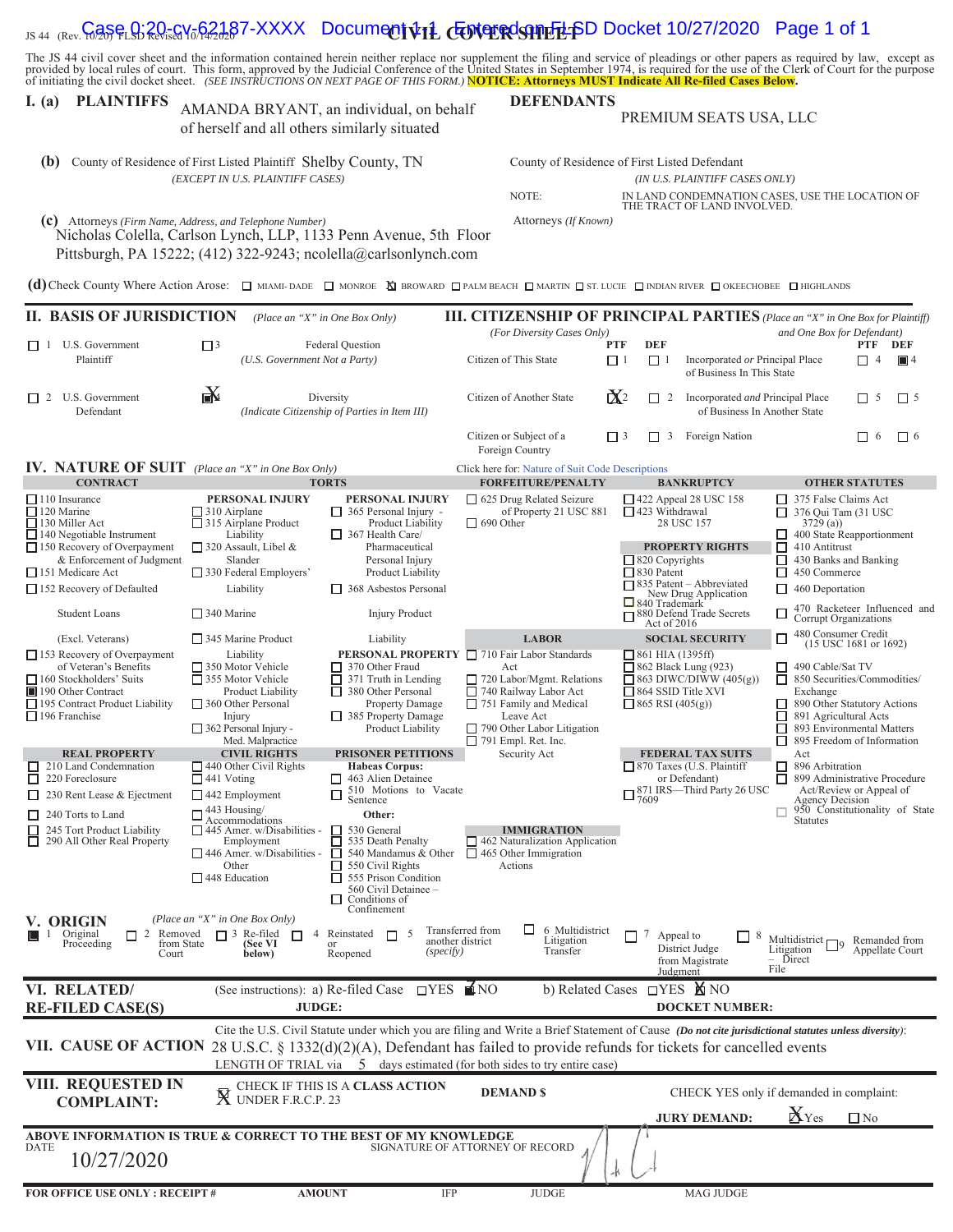Case 0:20-cv-62187-XXXX Document 1-2 Entered on FLSD Docket 10/27/2020 Page 1 of 2

AO 440 (Rev. 06/12) Summons in a Civil Action

# UNITED STATES DISTRICT COURT

for the

Southern District of Florida

) ) ) ) ) ) ) ) ) ) ) )

AMANDA BRYANT, an individual, on behalf of herself and all others similarly situated,

*Plaintiff(s)*

v. Civil Action No.

PREMIUM SEATS USA, LLC

*Defendant(s)*

#### **SUMMONS IN A CIVIL ACTION**

To: *(Defendant's name and address)* PREMIUM SEATS USA, LLC c/o Craig M. Dorne, PA 3132 Ponce de Leon Coral Gables, Florida 33134

A lawsuit has been filed against you.

Within 21 days after service of this summons on you (not counting the day you received it) — or 60 days if you are the United States or a United States agency, or an officer or employee of the United States described in Fed. R. Civ. P. 12 (a)(2) or (3) — you must serve on the plaintiff an answer to the attached complaint or a motion under Rule 12 of the Federal Rules of Civil Procedure. The answer or motion must be served on the plaintiff or plaintiff's attorney, whose name and address are: Carlson Lynch, LLP 1133 Penn Avenue, 5th Floor

Pittsburgh, PA 15222

If you fail to respond, judgment by default will be entered against you for the relief demanded in the complaint. You also must file your answer or motion with the court.

*CLERK OF COURT*

Date:

*Signature of Clerk or Deputy Clerk*